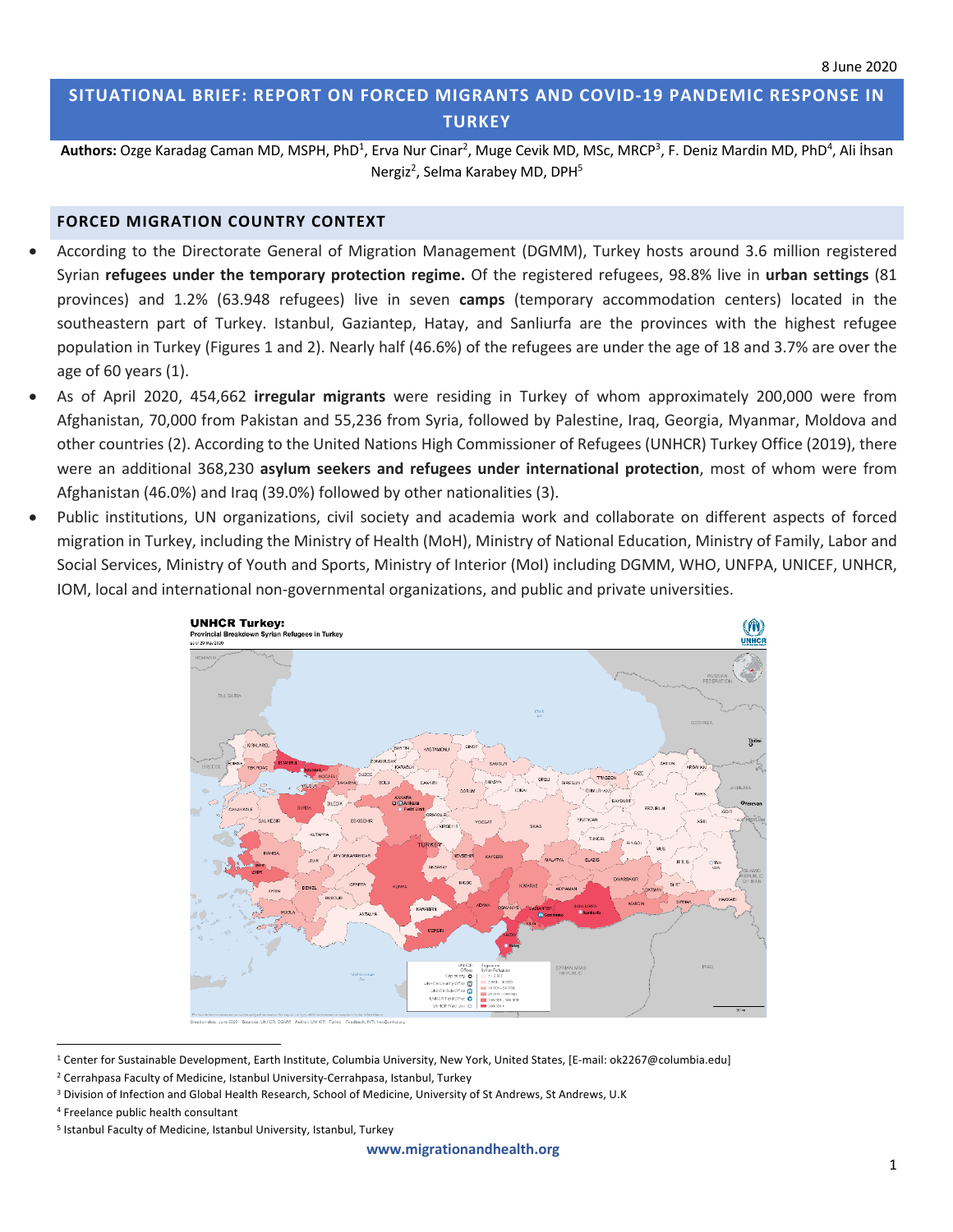#### **Figure 1. Provincial breakdown of refugees in Turkey (UNHCR, June 2020) (4).**



**Figure 2. Distribution of refugee camps in Turkey (UNHCR, June 2020) (5).**

#### **PREPAREDNESS FOR COVID-19 IN FORCED MIGRANT POPULATIONS IN TURKEY**

- Under the Law on Foreigners and International Protection that was introduced in 2013 (6), asylum seekers and refugees were given the **same rights in accessing healthcare** as citizens on the condition that they **must be registered** with the DGMM (7). Persons who have not yet completed their registration have access only to emergency medical services and health services pertaining to communicable diseases delivered by primary health care institutions (8). In December 2019, there was a change in the Law limiting rights to free health care for international protection applicants to one year after the registration of their application, with the exception of persons with special needs (9).
- The Ministry of Health (MoH) in Turkey has established a **national network of migrant health centers (MHCs)**, which act as publicly owned primary health care centers for refugees living in urban areas. There are a total of **180 MHCs across 29 provinces** in the country and they meet the physical and technical requirements of Family Health Centers for citizens. In areas that are located remotely to public hospitals and where more than 20,000 refugees reside, internal medicine, pediatrics, gynecology, oral-dental health and psychosocial support services are provided in addition to primary health care services. These **strengthened MHCs** are supported by imaging units and basic laboratory services to both facilitate access to and reduce the burden on hospitals (10,11). In recent years, the MoH has employed more than a thousand **refugee health workers** who help in decreasing the language and cultural barriers in health service provision for the majority of refugees (12).
- In 2019, the **National Preparedness Plan Pandemic Influenza** was launched in Turkey. The pandemic preparation plan included sections such as epidemiology, surveillance, prevention and control measures and treatment, as well as legislation, organization of services (including refugee camps and migrant health centers) and communication strategies. The document also mentioned lessons learned from the previous Influenza Pandemic and referred to good practices in different countries. The plan highlighted the importance of responding quickly to the needs of refugees and asylum seekers in a pandemic situation and covered topics such as border security, refugee flows, irregular migrants and other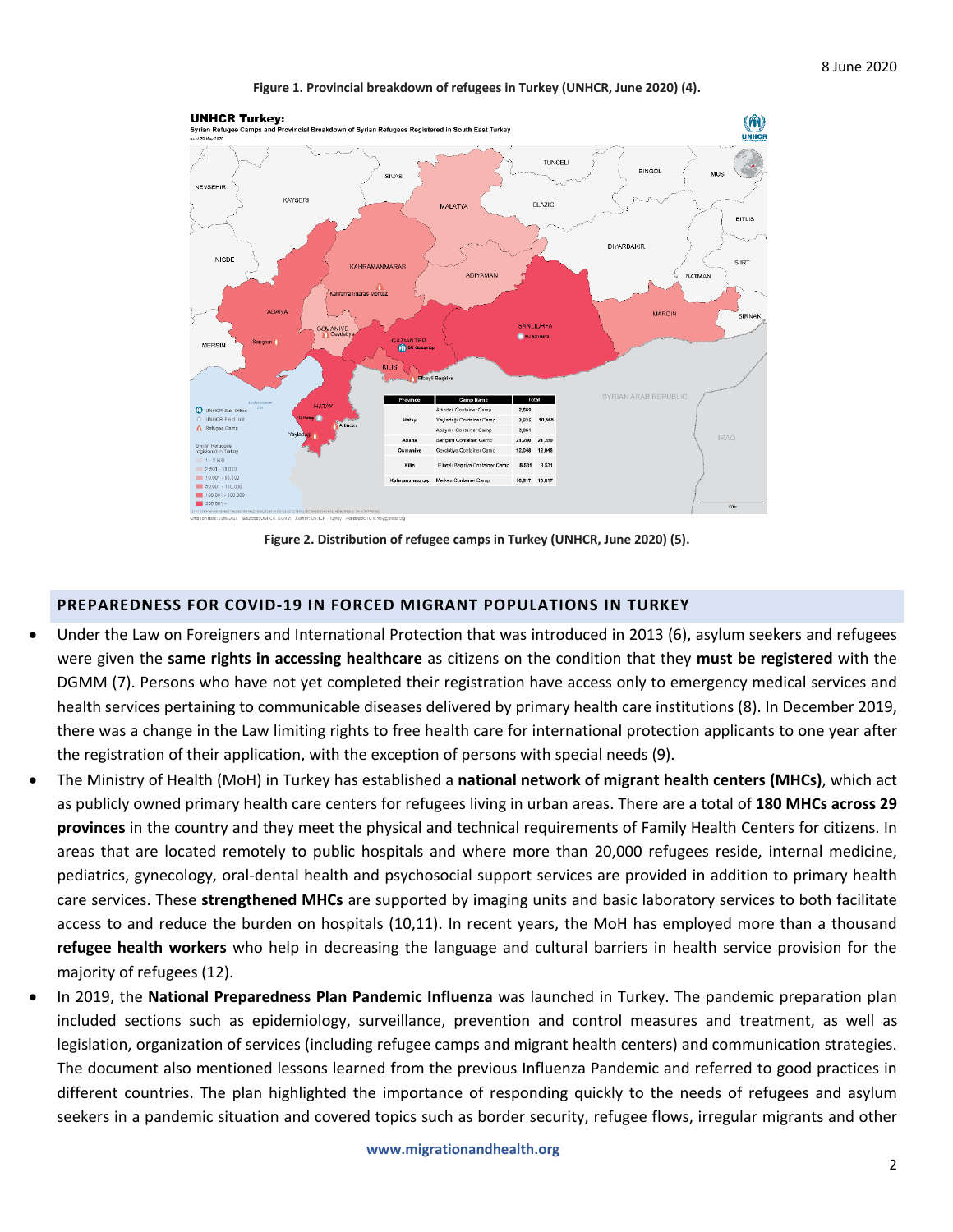8 June 2020

population movements, with the MoH and MoI asthe main responsible governmental institutions. A psychosocial support action plan for refugees was also included in this document with specific targets. For example, Target 2 mentioned preventing stigma and discrimination via informational and educational activities, especially for refugees and groups at risk of being stigmatized (13).

## **POTENTIAL RISKS AND IMPACT OF COVID-19 FOR FORCED MIGRANT POPULATIONS**

Forced migrant populations in Turkey face several specific risks from COVID-19. There are particular physical and mental health vulnerabilities in this group, and they face difficulties accessing healthcare and other services. They may experience substandard accommodation and hygiene conditions and are less likely to be in a form of employment which allows for social distancing. Forced migrants may struggle to access reliable information about COVID-29; conversely, disinformation about forced migrants may increase stigmatization during the pandemic. The main risks are outlined below:

## **[1] Health status of forced migrant populations**

- Although asylum seekers and refugee populations in Turkey are **relatively young**, which can be viewed as an advantage regarding COVID-19, factors such as **high prevalence of tobacco use, nutritional deficiencies, and chronic diseases** increase these populations' vulnerability.
- In a **large-scale study** among Syrian refugees in Turkey (2016):
- o 34.0% were found to be **tobacco** users.
- o **Diabetes** prevalence among those between the ages of 45-59 and 60-69 years were 13.0% and 18.8%, respectively.
- o **Hypertension** prevalence among the same age groups was found to be 20.6% and 39.5%. Of those hypertensive refugees, less than half were on regular anti-hypertensive medication (14).

## **[2] Access to healthcare**

- While their right to access healthcare may be guaranteed by legislation, in practice forced migrant groups experience **different barriers in access to health care** including their legal status, language barriers, cultural barriers, lack of knowledge about how the health system functions, economic barriers and health care workers' negative attitudes towards asylum seekers and refugees (15-18).
- Unfortunately, considering the challenges of obtaining basic needs for living during the crisis, health does not seem to be one of the top priorities for many forced migrants. Due to the **economic hardships** that will inevitably emerge during and after the outbreak, the forced migrant populations may have significant difficulties in obtaining their fundamental needs and the worsening socioeconomic status **may lead to increased health concerns including COVID-19 and other acute and chronic conditions including mental health problems** (19-21).
- Refugees under the temporary protection regime are only entitled to access health care services in the province where they are registered. However, where appropriate treatment is not available in the province of registration or where treatment in a different province is deemed necessary for other medical reasons, the person concerned may be referred to another province (8).
- According to a recent survey among 879 refugees in five provinces by Relief International, **utilization of health services decreased** from 87 to 25% and **access to medicines decreased** by half during the pandemic period. The main reasons for these changes were reported as financial difficulties, stay-at-home orders, and preferring to stay at home because of the fear of getting infected (19).
- **Undocumented migrants** do not have free access to health care services except emergency care and health services pertaining to communicable diseases (17,22).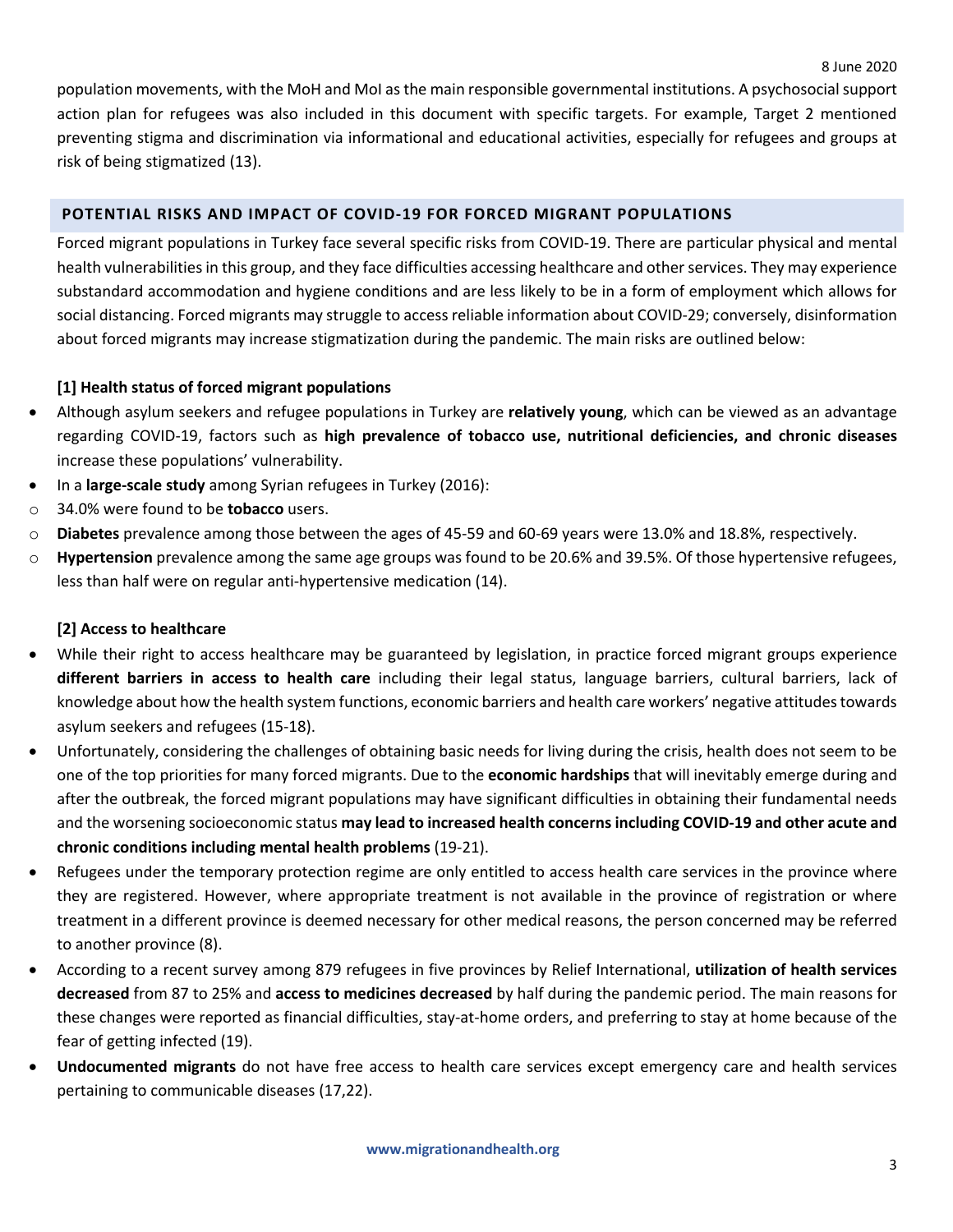- A recently published report by the Izmir Bar Association stated several allegations including hygiene problems and limited access to health care in one of the **detention centers** in Izmir. The report further noted that 30 refugees and one security guard tested positive for COVID-19. The DGMM, however, rejected these claims. There is currently no publicly available information on the number of confirmed Covid-19 cases among the migrant and refugee populations in Turkey (10).
- Although the borders are currently closed and no deportations are reported to be taking place, **fear of deportation** among undocumented migrants could still prevent them from seeking health care.

## **[3] Living conditions, hygiene and employment**

- Poverty, the necessity to continue working in unfavorable conditions, problems in accessing healthy food and healthy housing conditions are some of the factors that increase the risk for COVID-19 among **forced, irregular and undocumented migrant populations in Turkey**. According to the survey among refugees by Relief International, 81% of refugees reported that they **lost access to essential needs**since the onset of the outbreak. Of these, 59% reported having lost access to food, and 37% to hygiene materials (19).
- Hygiene and sanitation problems, living in crowded houses and difficulties with social distancing, stress-provoking factors such as high levels of uncertainty, increased stigma and discrimination against refugees and asylum seekers among the host community (23,24), interruptions and delays in outreach and work by NGOs, and a pause in asylum interviews also **increase the vulnerability** of forced migrant populations.
- A recent report by 3RP partners highlights a notable **deterioration in mental health** resulting from the impact of COVID-19, which may lead to increased levels of domestic violence, adoption of negative coping mechanisms, and aggravation of the existing cases of gender-based violence among the refugee populations, which will require additional programming and innovative approaches for prevention and protection of vulnerable groups (25).
- Many refugees and international protection applicants have been working informally or without job security prior to the outbreak of COVID-19, making them particularly vulnerable to be let go by employers during an economic slowdown. Initial assessments indicate a substantial number of refugee households in Turkey have one family member who has already lost a job, and the majority of refugee-run businesses expressed concern over having to shut down in the next few months (25).
- While the closure of workplaces has caused many forced, undocumented and irregular migrants to become **unemployed**, it has been reported that many of those who continue to work are not able to take advantage of the short-term work, flexible working hours, and working from home, and therefore **continue to work** as they were before the outbreak.

## **[4] Information flows**

- Despite the **availability of COVID-19 related information** in multiple languages (26), there are still **problems in accessing reliable information** and information about available health services, which may affect the level of awareness about potential COVID-19 symptoms, proper symptom screening, access to available testing, treatment and isolation/quarantine measures.
- The closure of schools and transition to online learning has affected at least 680,000 refugee children. Refugee children are usually affected more than their peers, because of **difficulties with internet and computer access** among refugee families. Interventions such as school rehabilitation, provision of supplies, school transportation, support for Early Childhood Education, homework support and outreach have been suspended or shifted to distance modalities (25).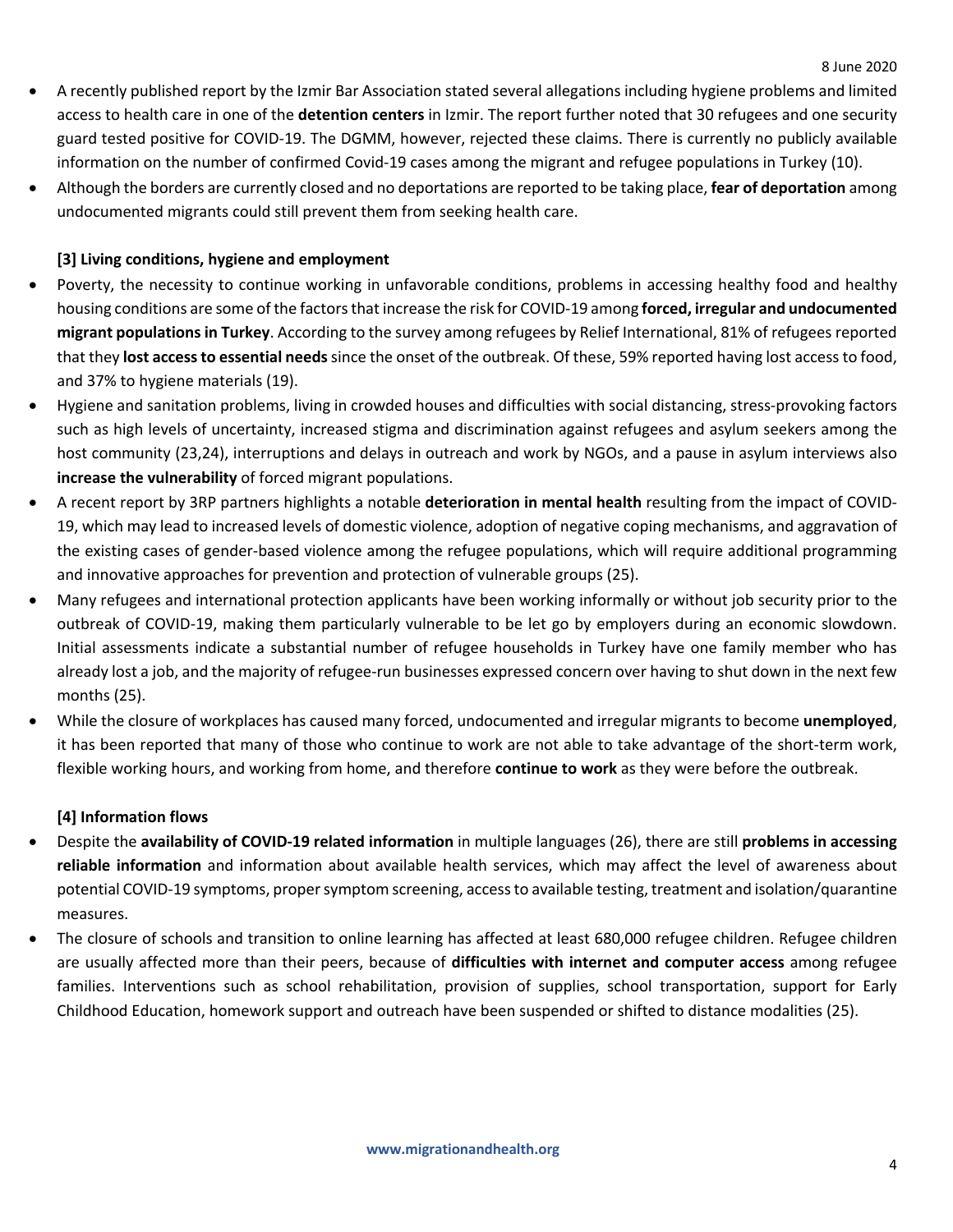#### **RESPONSE TO COVID-19 TO DATE BY GOVERNMENT, HUMANITARIAN ORGANIZATIONS AND NGOS**

### **[1] Government and UN response**

- The initial pandemic response of the governmental organizations (MoH and DGMM) in Turkey regarding forced migrants was to prepare **COVID-19 related information and communication materials in multiple languages** (24). Some of these materials were prepared and disseminated in collaboration with UN agencies such as the WHO and UNICEF (25). The Relief International survey among refugees in five provinces showed that 84% of respondents received information about COVID-19 (19).
- The MoH planned to continue providing services for refugees via the MHCs and primary health care centers throughout the country and use the **same referral system for COVID-19** as it did for citizens. Currently, professionals deployed at MHCs carry out screenings for people suspected of having COVID-19, and where necessary refer these cases to hospitals. This approach provided access to pandemic related health services for all asylum seekers, refugees and irregular migrants despite problems related to the registration of irregular migrants to the national health record database (10).
- At the end of February 2020, following the Turkish Government's declaration on opening its borders, tens of thousands of refugees left the cities in which they were residing and travelled to the Turkish-Greek border. The Turkish Medical Association reported that most people, including women and children, started living near the **Turkish-Greek border** in tents or in unfavorable living conditions (27,28). On March 28, 2020, the MoI announced that due to the COVID-19 outbreak around 5800 refugees and asylum seekers waiting at the border were going to be **transferred to temporary settlements** in 9 different cities. Refugees were kept under quarantine for 14 days and monitored by doctors assigned by the Provincial Directorates of Health. The MoH later announced that no cases were detected among this population. After the quarantine period, refugees were transferred to the cities that they were registered in (10).
- The curfews imposed on the population make it difficult for all people but particularly for refugees to **access the social services** they need. During the pandemic, social and protection services have been put under severe pressure due to the combined impact of higher demand for services and reduced operational capacity related to rotational and remote working arrangements (25). These services include social care for children, the elderly, people with disabilities, women, and victims of domestic violence. Refugees are affected more than host communities because of language barriers, lack of knowledge about continuing services, and the limited number of phone-based or online services in multiple languages.
- At the beginning of April 2020, the Turkish Government published a circular announcing that 'COVID-19 related health services' will be provided under the emergency service category **for free regardless of registration status**, facilitating access to health services during the outbreak for approximately 500,000 irregular migrants (29). According to the circular, every individual who approaches a health care center with a suspected case of COVID-19, regardless of their health coverage under the social security system, shall be granted free of charge access to personal protective equipment, diagnostic testing and medical treatment (29).
- In response to the pandemic, **3RP Turkey partners including UN agencies** have engaged in (a) adapting the delivery of services, support and assistance to ensure continuity given the situation of confinement and partial closure of communitybased services; (b) identifying priority needs of women and men, girls and boys, communities and institutions impacted by the pandemic; and (c) developing new activities to respond to additional needs triggered by the pandemic. 3RP activities will be aligned with the Government's response (25).
- Currently all Migrant Health Training Centers (7 centers in 7 provinces) supported by 3RP partners are up and running. The 180 MHCs (operating outside of 3RP) that provide health services to refugees and migrants are operating as well (25).
- Ongoing support of UN agencies to the MoH includes the provision of primary health care services for refugees through **mobile teams to reach vulnerable households living in rural areas** and providing reproductive health services through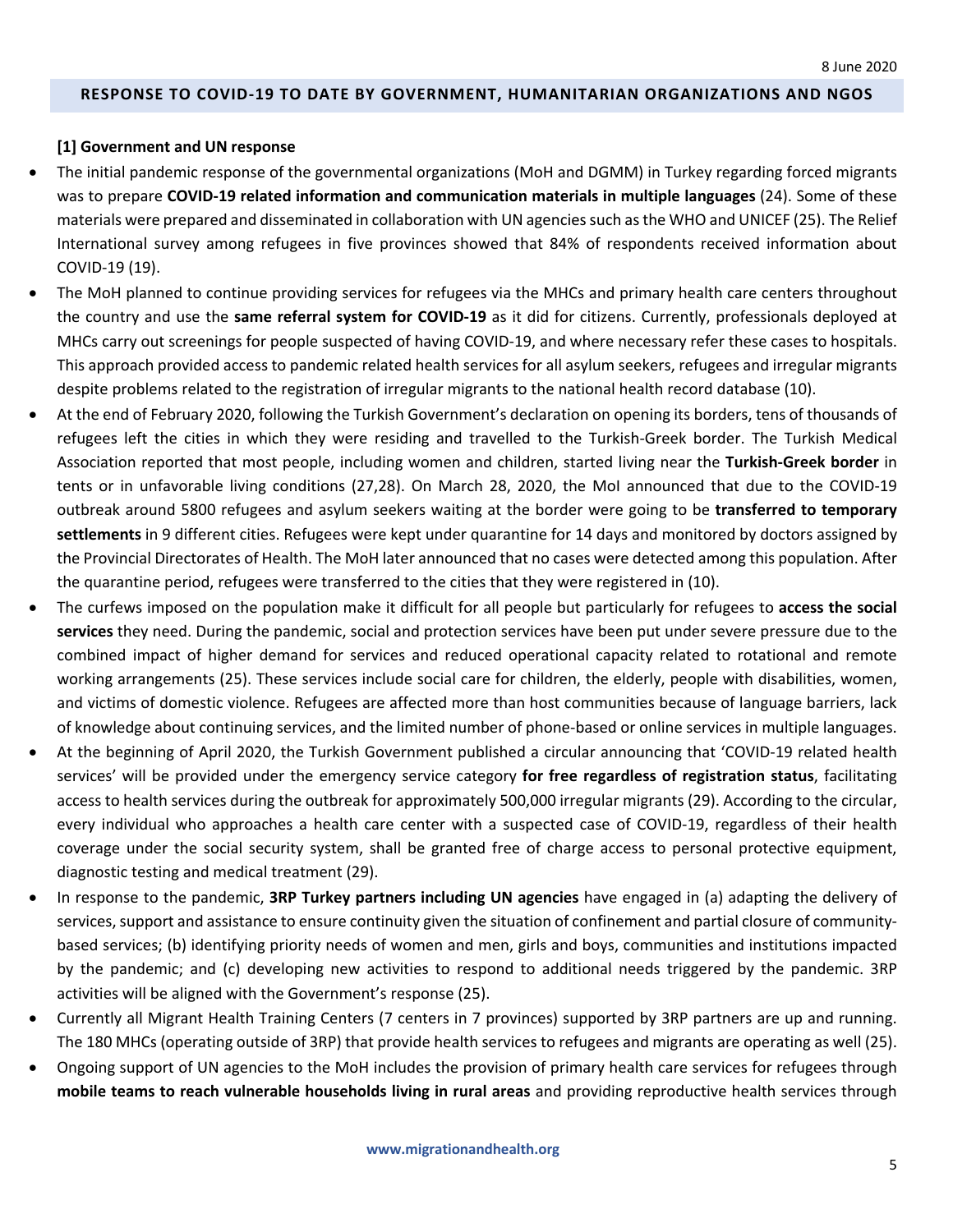UNFPA's Women and Girls Safe Spaces integrated in MHCs with a focus on prevention of COVID-19 transmission and addressing non-COVID primary health care problems (25).

## **[2] Humanitarian and NGO response**

- On March 16, 2020, the MoI sent a notice to all civil society organizations to cancel their events and meetings that require in-person gatherings as a social distancing measure (30). Therefore, all civil society organizations including NGOs that work for/with forced and undocumented migrants took necessary measures and gradually started **working remotely**. A study revealed that some NGOs in Turkey had to stop their activities completely because of the crisis. However, 71% of those surveyed were partially impacted by the crisis and did not entirely terminate their activities (31).
- Both local and international NGOs that work with populations affected by forced migration state that they are experiencing **difficulties in outreach and provision of services during the pandemic**. They are especially encountering difficulties in transferring economic supplies to forced migrants in need due to the lockdown procedures and lack of individual bank accounts. On the other hand, vital assistance such as the Emergency Social Safety Net (ESSN) and Conditional Cash Transfers for Education (CCTE) is continuing across Turkey without interruption despite the absence of face to face contact (25). IOM Turkey also announced that it will start a new cash transfer program for populations affected by forced migration to meet their basic needs during the pandemic.
- In **small cities**, NGOs can work in closer dialogue with the public institutions and make plans to meet the local needs more easily. On the other hand, it is important to note that the population that NGOs can reach is only a small portion of the larger asylum seeker/refugee population in the country and they **cannot fully support the need** for widespread service provision.

### **URGENT HEALTH AND HUMANITARIAN NEEDS IN RESPONSE TO COVID-19 AND PROPOSED SOLUTIONS**

Our report highlighted that Turkey, in general, provides access to **COVID-19 related health care for all** people in the country (27), including undocumented and irregular migrants. In this respect, Turkey compares favorably to the pandemic response in many other countries. However, much more remains to be done to ensure a fully migrant-inclusive response to the COVID-19 pandemic in Turkey.

R1. All vulnerable and disadvantaged groups including forced and irregular migrants should be a central aspect of the agenda of policymakers and service providers to ensure a **comprehensive and effective COVID-19 response**.

- This response should encompass adequate provision of COVID-19 related information, mitigation and treatment measures; full access to health and social care services; support to reduce the socioeconomic impact of COVID-19; and steps to strengthen policies and communication strategies around forced and irregular migrants, incorporating a migrantinclusive policymaking approach.
- As discussed earlier, **social determinants of health** are also strongly linked to how the COVID-19 pandemic evolves. Legal rights to healthcare do not necessarily mean full accessibility of services for forced migrants as language difficulties, cultural barriers, fear of deportation (for undocumented migrants) and other socioeconomic factors still affect the utilization of services (19,21,22).

R2. Despite a more inclusive approach for communities affected by forced migration during the pandemic response in Turkey, **strengthening existing refugee and migrant policies and practices** with a special emphasis on health, education, social care, and employment sectors, and **increasing involvement of refugees and migrants in the development, implementation and evaluation of those policies** will create a more comprehensive and stronger response that leaves no one behind as targeted by the Sustainable Development Goals.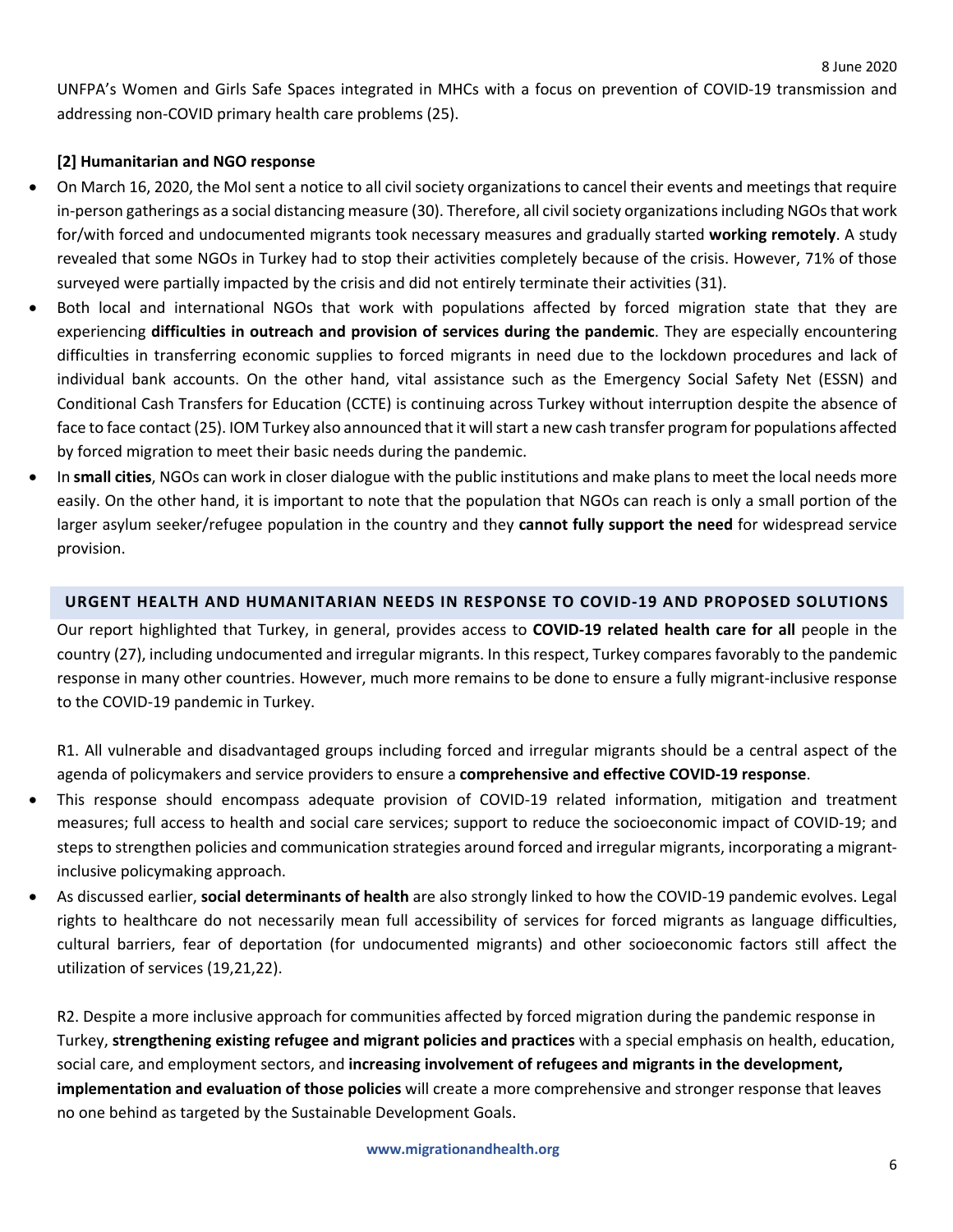R3. Preventive measures should apply to existing **detention centers for irregular migrants**. In this regard, both the camps and the centers need to be re-organized to include isolation and quarantine facilities for infected irregular migrants and their contacts.

• Distribution of hygiene and sanitation kits, staff training, applying social distancing measures, restricting the number of visitors, screening new arrivals for fever and other screening symptoms, maintaining good sanitation and delivery of primary health care including routine immunization services should be implemented in all camp settings and detention centers in Turkey on a continuous basis.

R4. Preventive measures for forced migrants, in general, should include the adequate provision of **personal hygiene supplies** and dissemination of linguistically and culturally appropriate **health education and risk communication** materials about COVID-19 by using **effective outreach** approaches such as working with community leaders and cultural mediators, using telephone hotlines, social media tools, and mHealth technologies.

R5. In order to ensure access to testing and treatment regardless of legal status, the number and outreach of **mobile health services** may be increased in urban areas with a high density of refugees such as Istanbul, Gaziantep, Hatay and Sanliurfa. UN organizations and NGOs should continue supporting the MoH in continuous health education and communication, COVID 19 specific data collection in the field and for facilitating access to health care including routine **primary health care services**.

R6. Communication interventions to **decrease stigma and discrimination** against forced migrants and increasing their active involvement in the response plans will also support a more inclusive approach.

- **Telemedicine and other innovative health care approaches** including physical and mental health care, as well as **remote social care and educational services** should be made available in multiple languages and strengthened with a gender sensitive approach.
- Culturally sensitive public briefings about what has been done for migrant populations would also be valuable in terms of their perception of feeling more secure and included.

R7. Considering the worsening economic situation for many families affected by forced migration, increasing the availability of **cash transfers and providing meals** for poorer families will decrease their vulnerability during the outbreak. Although the current pandemic affects both host communities and migrant populations, there are significant differences with respect to their challenges and barriers in access to services. In realizing all of the above-mentioned interventions, **intersectoral collaboration**, **involvement of academia** (e.g. for research, innovation, evidence based advocacy and policy making), **allocation of resources** for the most vulnerable groups and **increasing visibility** of migrant populations in the surveillance and reporting systems are highly needed.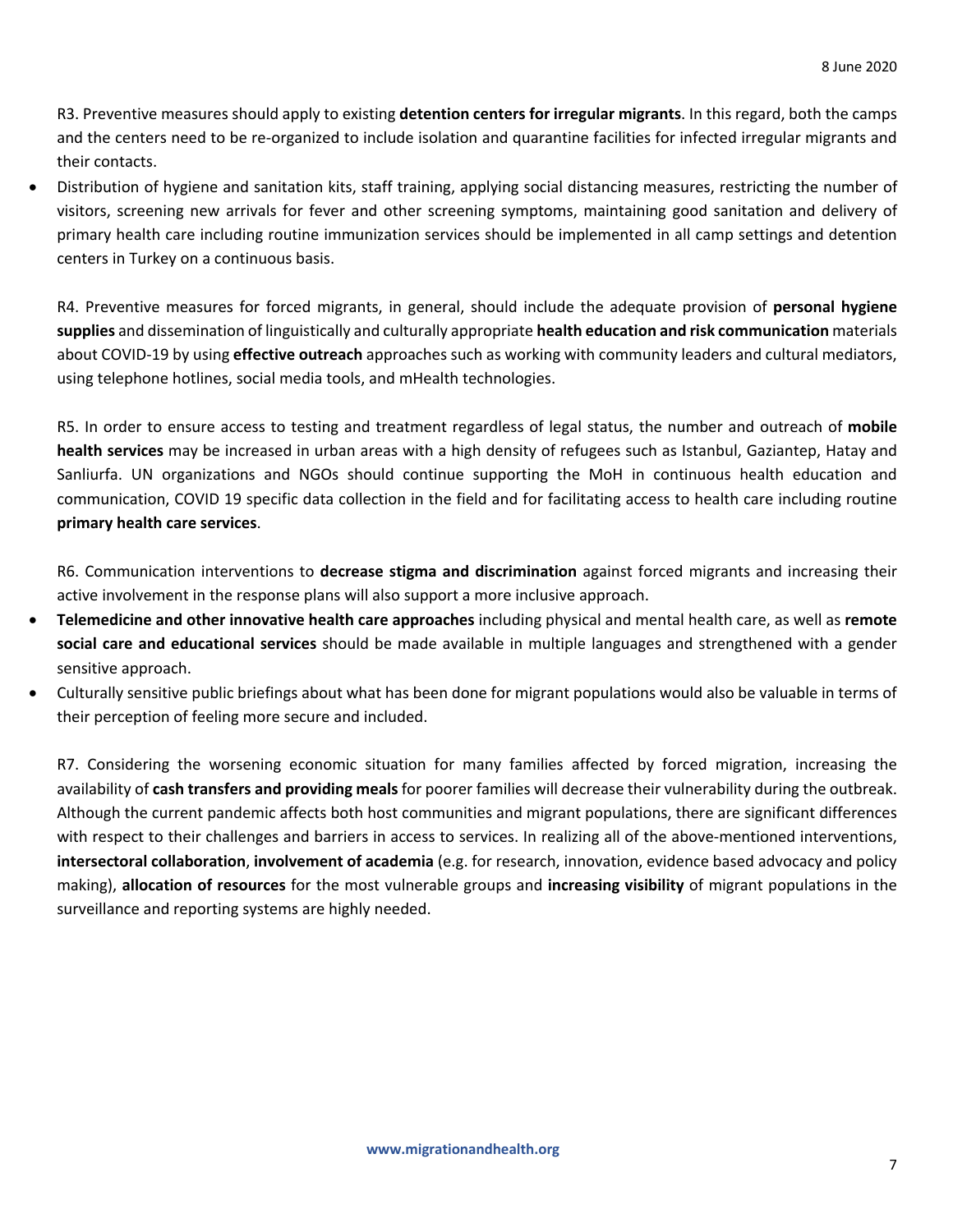#### **Organisations and acknowledgements**

*This situational report was authored by Ozge Karadag Caman MD, MSPH, PhD6 , Erva Nur Cinar7 , Muge Cevik MD, MSc,*   $\Delta M RCP^8$ , F. Deniz Mardin MD, PhD $^9$ , Ali İhsan Nergiz $^2$ , Selma Karabey MD, DPH $^{10}$ ; and expert reviewed by Diana Rayes MHS $^{11}$ . *Overall direction and review on behalf of the Lancet Migration global collaboration was provided by Miriam Orcutt and editorial review by Elspeth Carruthers. This brief represents the views of the authors.* 

*This series of situational and policy briefs summarises key aspects of the COVID-19 response in relation to migrants and refugees at country or regional level. They include public health and policy recommendations and perspectives and build on the Lancet Migration Global Statement recommendations to ensure migrants and refugees: have access to healthcare; are included in prevention, preparedness and response; and are part of responsible and transparent public information strategies, during the COVID-19 pandemic. Policy and situational briefs have been authored by experts working in academia, operational, or clinical areas of migration and COVID-19, and are hosted on the Lancet Migration website (www.migrationandhealth.org). Lancet Migration is a global collaboration between The Lancet and researchers, implementers, and others in the field of migration and health that aims to address evidence gaps and drive policy change building on the recommendations of the UCL-Lancet Commission on Migration and Health published in December 2018.*

#### **REFERENCES**

- 1) Ministry of Interior Directorate General of Migration Management. (2020). Syrian Refugees Under Temporary Protection, Retrieved from https://en.goc.gov.tr/temporary-protection27
- 2) Ministry of Interior Directorate General of Migration Management. (2020). Irregular Immigration. Retrieved from https://en.goc.gov.tr/irregular-migration
- 3) UNHCR. (2019). Turkey Key Facts and Figures. Retrieved February 8, 2020, from http://www.unhcr.org/tr/unhcr-turkiye-istatistikleri
- 4) UNHCR Turkey: Provincial Breakdown Syrian Refugees in Turkey, June 2020. Retrieved June 4, 2020 from https://data2.unhcr.org/en/documents/details/76788
- 5) UNHCR Turkey: Syrian Refugee Camps and Provincial Breakdown of Syrian Refugees Registered in South East Turkey, June 2020). Retrieved June 4, 2020 from https://data2.unhcr.org/en/documents/download/76789
- 6) Law No. 6458 on Foreigners and International Protection, 11 April 2013. Retrieved May 20, 2020 from https://www.mevzuat.gov.tr/MevzuatMetin/1.5.6458.pdf
- 7) Mardin, F. D. (2017). Right to Health and Access to Health Services for Syrian Refugees in Turkey. MiReKoc Policy Brief Series. Retrieved February 12, 2020 from https://mirekoc.ku.edu.tr/wp-content/uploads/2016/11/PB\_Right-to-Health.pdf
- 8) The Asylum Information Database (AIDA): Country Report Turkey, 2019 Update, European Council on Refugees and Exiles (ECRE). Retrieved May 19, 2020 from https://www.asylumineurope.org/reports/country/turkey
- 9) Law No. 7196 Amending Several Acts, 6 December 2019, Retrieved May 19, 2020, from https://www.resmigazete.gov.tr/eskiler/2019/12/20191224-1.htm.
- 10) Migrants and Refugees in a Time of Pandemic: Access to Healthcare Services in Turkey, Heinrich Böll Stiftung, 18 May 2020. Retrieved May 19, 2020 from https://eu.boell.org/en/2020/05/18/migrants-and-refugees-time-pandemic-access-healthcare-services-turkey
- 11) Egici, Mehmet. (2019). Migrant Health Care Services Provided by Public Sector in Turkey. The Anatolian Journal of Family Medicine. 7-12. 10.5505/anatoljfm.2018.29494.

<sup>6</sup> Center for Sustainable Development, Earth Institute, Columbia University, New York, United States, [E-mail: ok2267@columbia.edu]

<sup>7</sup> Cerrahpasa Faculty of Medicine, Istanbul University-Cerrahpasa, Istanbul, Turkey

<sup>8</sup> Division of Infection and Global Health Research, School of Medicine, University of St Andrews, St Andrews, U.K

<sup>&</sup>lt;sup>9</sup> Freelance public health consultant

<sup>&</sup>lt;sup>10</sup> Istanbul Faculty of Medicine, Istanbul University, Istanbul, Turkey

<sup>&</sup>lt;sup>11</sup> School of Public Health, Department of Epidemiology, University of California Berkeley

**www.migrationandhealth.org**